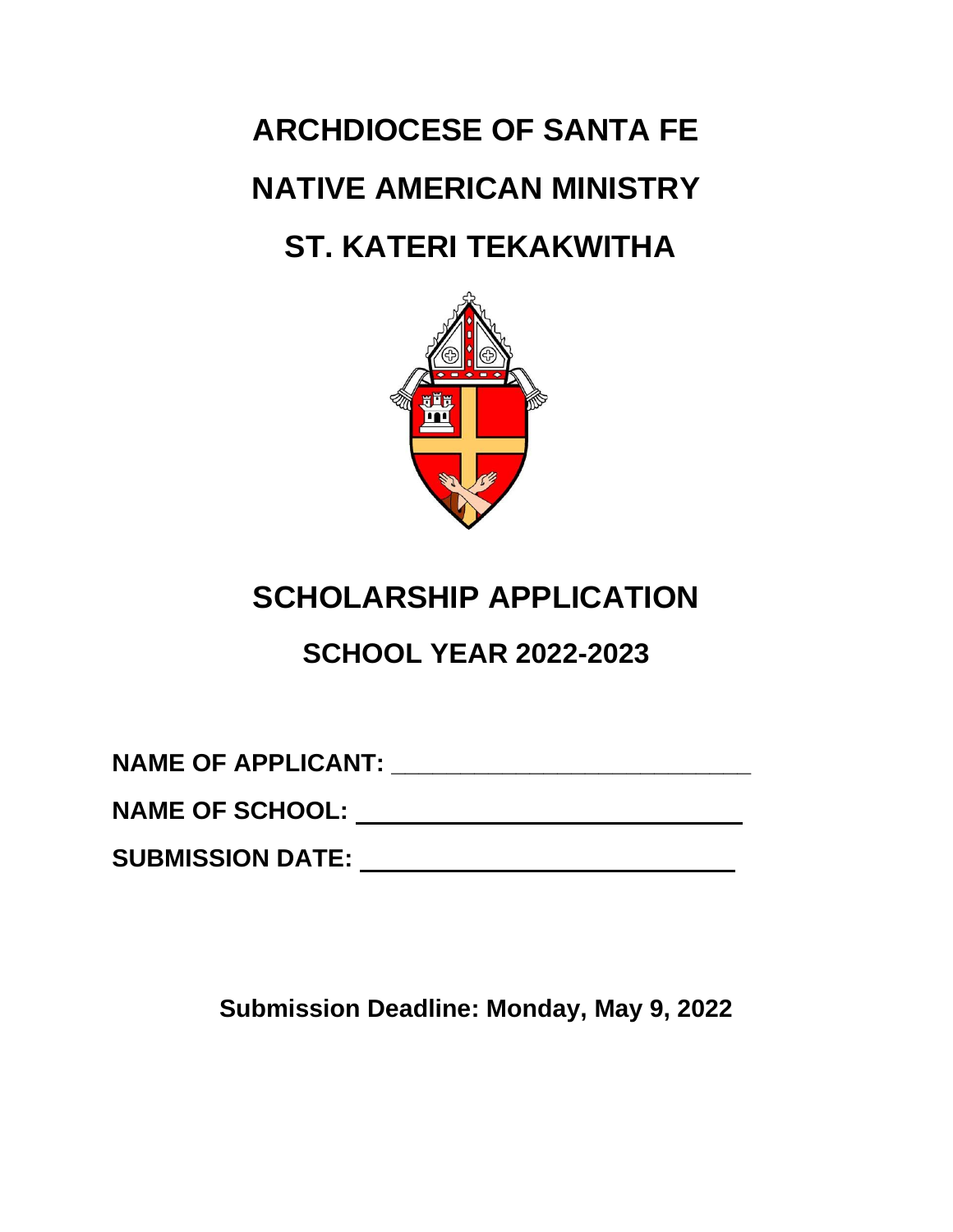# **ST. KATERI TEKAKWITHA SCHOLARSHIP INFORMATION**

The St. Kateri Tekakwitha Scholarship Program provides scholarships annually to deserving Native American students attending or soon to be attending Catholic school within the Archdiocese of Santa Fe. The Native American Scholarship Committee annually determines the number and amount of scholarships given as funding warrants. Scholarship amounts are generally received at the beginning of the school year by the appropriate Catholic School of which the student attends and is applied to tuition and/or registration fees.

#### **ELIGIBILITY CRITERIA**

- Native American student, Catholic or non-Catholic, in grades kindergarten to twelve
- Enrolled or will enroll in one of the Archdiocese of Santa Fe Catholic Schools
- Plans to attend school for the entire academic year beginning in the fall
- Must have a C+ or better grade average
- Valid Tribal ID
- *A completed application through the Grant & Aid Assessment in FACTS is REQUIRED for the school year 2022-2023*

#### **FACTS GRANT & AID ASSESSMENT**

FACTS is an independent, third-party company that works with schools across the country to help evaluate family financial needs, allowing schools to award aid with confidence. The Archdiocesan Catholic Schools Office receives a confidential report outlining your financial situation based on the information obtained in your application and supporting tax documents. **The analysis completed by FACTS Grant & Aid Assessment serves as a recommendation only.**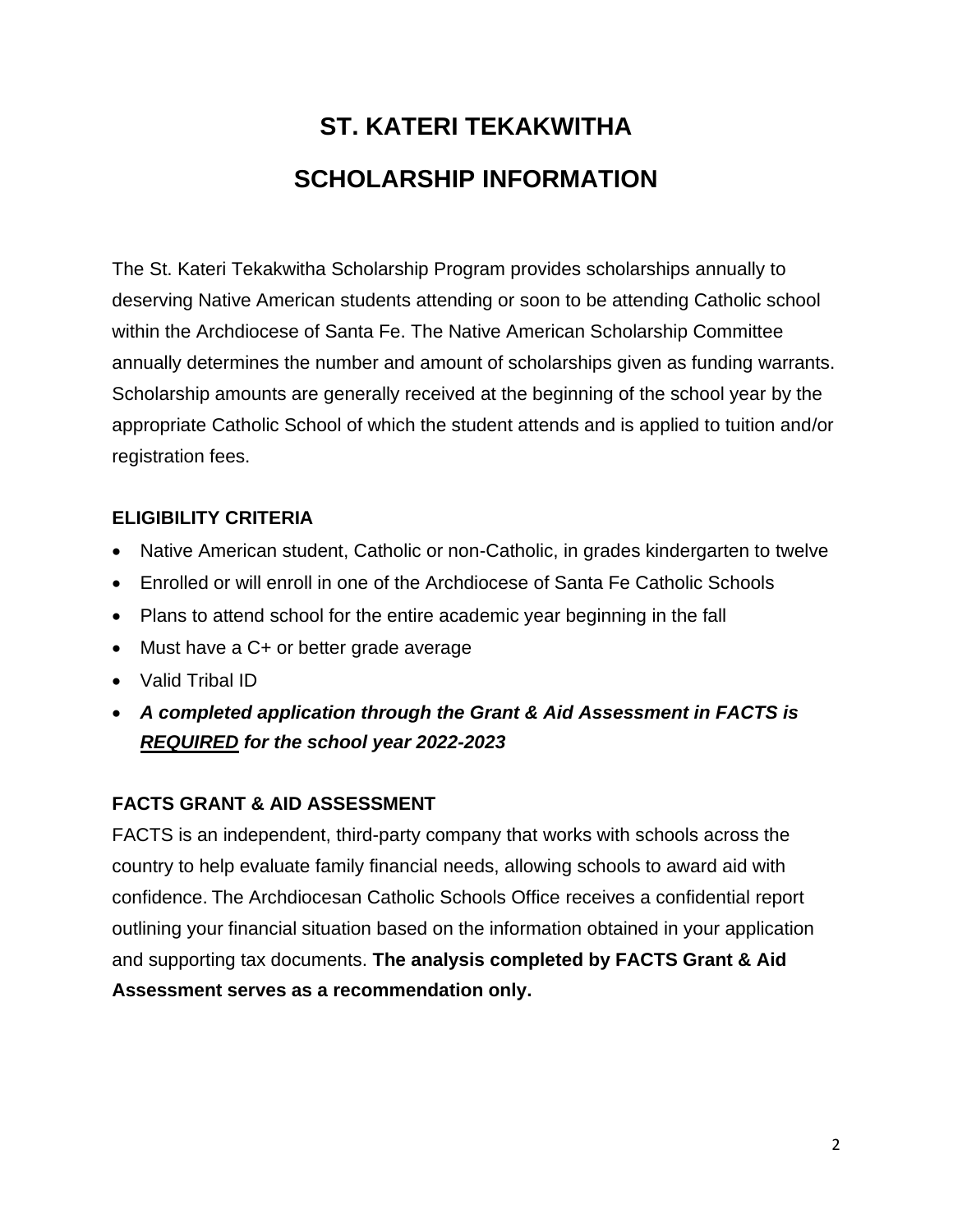#### **CATHOLIC SCHOOL CERTIFICATION FORM**

The certification form confirms that the applicant will be or is a student at the Catholic school and has an overall grade average of C+ or better. The applicant must provide the certification form to the school administrator to complete and sign.

#### **SCHOLARSHIP CHECK-LIST**

All St. Kateri Tekakwitha Scholarship Applications must include the following:

- O FACTS Grant & Aid Assessment Application (completed via [www.factstuitionaid.com](http://www.factstuitionaid.com/)**)**
- O Scholarship Application Form (pg. 4)
- O Level of Need and Unique Circumstance Form (pg.5)
- O Certification Form (pg.6)

**\*\*SPECIAL NOTE:** Incomplete applications **will not** be considered for the St. Kateri Tekakwitha Scholarship.

#### **SCHOLARSHIP APPLICATION**

Completed applications must be received in the Native American Ministry Office by **Monday, May 9, 2022,** to be considered for the 2022-2023 school year. Mailed applications must be postmarked on or before Wednesday, May 4, 2022. Applications may also be faxed, emailed, or dropped off at the Archdiocese of Santa Fe Catholic Center at the location mentioned below. All applications become the property of the Native American Ministry Office.

#### **RETURN COMPLETED APPLICATION TO:**

| <b>ASF Catholic Center:</b> |        | 4000 St. Joseph PI, NW |
|-----------------------------|--------|------------------------|
|                             |        | Albuquerque, NM 87120  |
|                             | Fax:   | 505-831-8146           |
|                             | Email: | cbecerra@archdiosf.org |

#### **QUESTIONS?**

Please contact the Native American Ministry Office at 505-831-8151.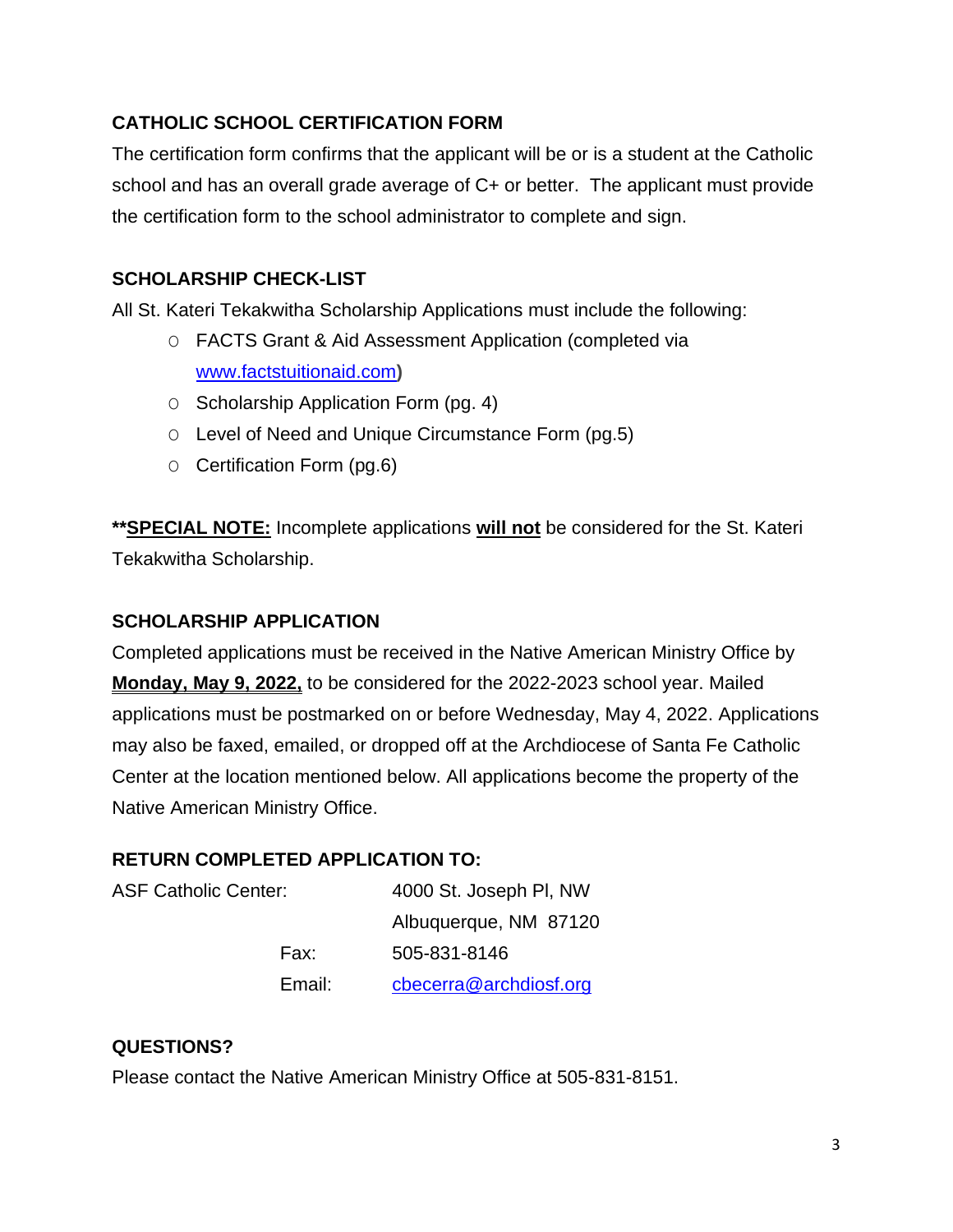#### **ST. KATERI TEKAKWITHA**

#### **SCHOLARSHIP APPLICATION**

#### **SCHOOL YEAR 2022-2023**

| MAILING ADDRESS: NATIONAL PROPERTY OF THE CONTRACT OF THE CONTRACT OF THE CONTRACT OF THE CONTRACT OF THE CONTRACT OF THE CONTRACT OF THE CONTRACT OF THE CONTRACT OF THE CONTRACT OF THE CONTRACT OF THE CONTRACT OF THE CONT |  |  |
|--------------------------------------------------------------------------------------------------------------------------------------------------------------------------------------------------------------------------------|--|--|
|                                                                                                                                                                                                                                |  |  |
|                                                                                                                                                                                                                                |  |  |
|                                                                                                                                                                                                                                |  |  |
|                                                                                                                                                                                                                                |  |  |
|                                                                                                                                                                                                                                |  |  |
|                                                                                                                                                                                                                                |  |  |
|                                                                                                                                                                                                                                |  |  |
|                                                                                                                                                                                                                                |  |  |
|                                                                                                                                                                                                                                |  |  |
|                                                                                                                                                                                                                                |  |  |
|                                                                                                                                                                                                                                |  |  |
|                                                                                                                                                                                                                                |  |  |
|                                                                                                                                                                                                                                |  |  |
|                                                                                                                                                                                                                                |  |  |
|                                                                                                                                                                                                                                |  |  |
| ARE YOU RECEIVING OTHER SCHOLARSHIP ASSISTANCE? YES / NO                                                                                                                                                                       |  |  |
|                                                                                                                                                                                                                                |  |  |
|                                                                                                                                                                                                                                |  |  |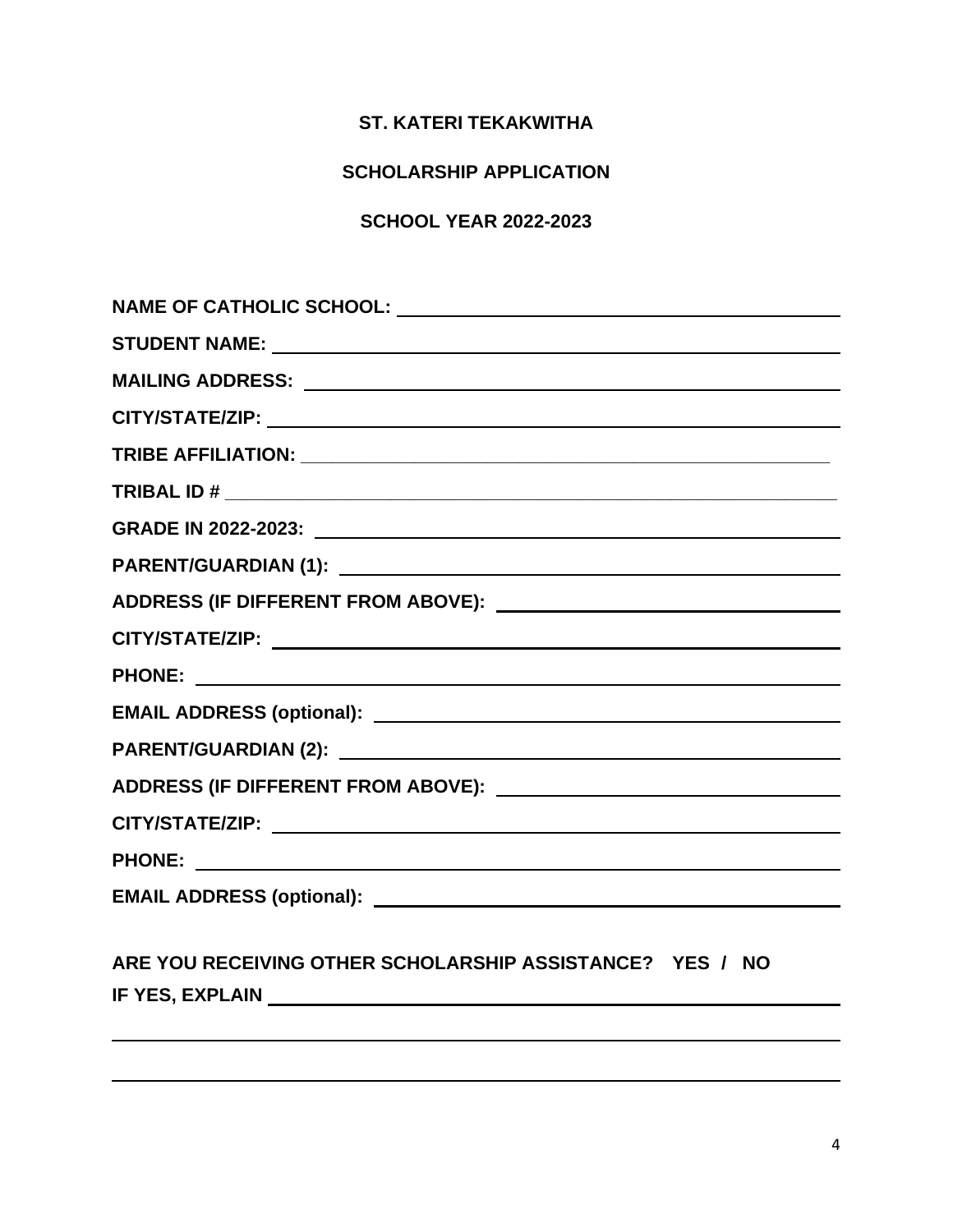**PARENT(S)/GUARDIAN(S) PLEASE DESCRIBE YOUR LEVEL OF NEED AND UNIQUE CIRCUMSTANCE(S) IN THE SPACE BELOW. PLEASE CONTINUE ON THE BACK OF THIS PAGE IF NECESSARY.** 



**PARENT(S)/GUARDIAN NAME(S): (Print)**

**PARENT(S)/GUARDIAN(S) SIGNATURE & DATE**